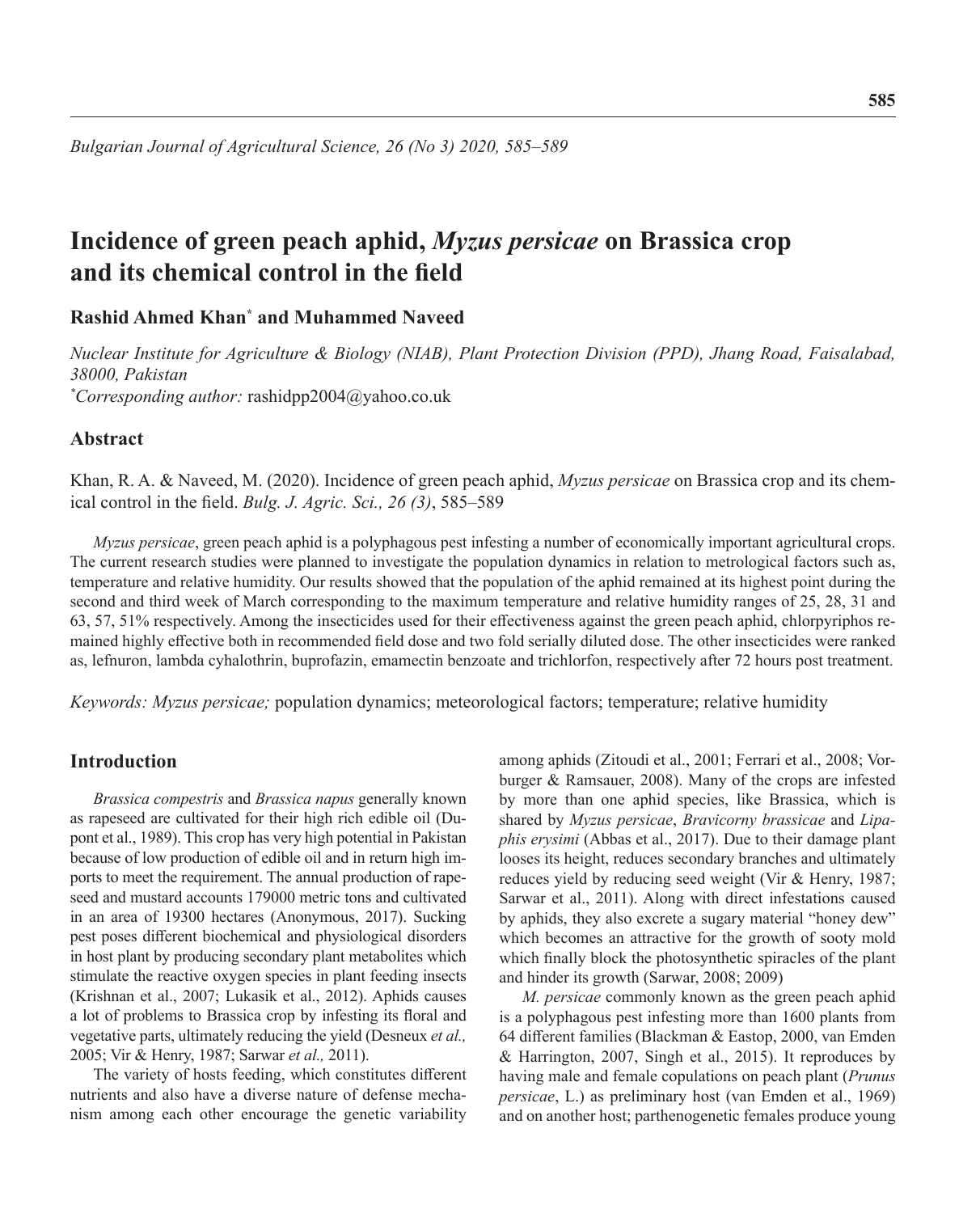ones through viviparity (Blackman & Eastop, 2000; Petrovic-Obradovic, 2003).

Temperature, humidity and rainfall and sunshine hours greatly influence on the population of aphids (Kisimoto & Dyck, 1976). Severe infestation of aphid is reported during the month form December-February (Ekbom, 1995). Other than that bio-control agents also significantly reduces the population of aphid. Most of the predatory fauna coincide with the population of aphid and their population increases as the aphid population increase. Among the bio-control agents coccinellid beetles attain very high rank in reducing the population and minimizing the pesticide use (Mathur, 1983). So the present studies are conducted to determine the population of *M. persicae* on Brassica crop and the influence of meteorological factors on the fluctuation of an aphid population.

# **Materials and Methods**

### **Field location**

The experimental work was carried out on the Nuclear Institute for Agriculture & Biology (NIAB) experimental farm, Faisalabad, located at geographic coordinates,  $73^{\circ}1'49''$  E, 30°24′0̋″ N, with an altitude of 469.16 feet.

#### **Experimental layout**

The experiment designed in Randomized complete block design. A Brassica variety, Punjab-sarson, was cultivated for the purpose. It was sown at an area of  $300 \times 100$  ft<sup>2</sup> by using hand drill. The crop was cultivated in 8 beds which serve as replication of the treatment, each sizing  $35 \times 100$  ft<sup>2</sup>. The field was separated with 3 ft of inter field path and each bed was separated by 2 ft of inter replicate path.

#### **Aphid data**

The data acquisition of green peach aphid was initiated as soon as the aphid population appeared on brassica plants during the mid of February and continued up-till the end of March as the population of aphids starts disappearing. The data was recorded in the morning. The green peach aphids were counted on the 2 inches apical/ florets, top, middle and bottom portion of the plants at three days interval (Khan et al., 2015). The data were recorded from five selected plants within a replication. The field was divided in a total of eight replications.

#### **Metrological data**

Metrological data, such as maximum temperature (°C), relative humidity (RH %) and rainfall (mm) were generated in a mini. weather station with data logger installed on the NIAB experimental farm area. (Table 1).

#### **Insecticides and field bioassay**

Six insecticides of different group's viz., Emamectin Benzoate, Trichlorfon, Buprofezin, Lambda Cyhalothrin, Lefnuron and Chlorpyriphos were used in recommended and ½ diluted doses in the field (Table 1).

#### **Statistical analysis**

A One-Way Analysis of Variance (ANOVA) was performed to analyze the experimental data and means were subjected to statistical significance by Tuckey's Multiple Comparison Test (TMCT) at the  $\leq 0.05$  alpha level of significance using statistical software (Statistix 8.1, Tallahassee, Florida, USA).

## **Results and Discussion**

Population of the green peach aphid remained significantly different during the month of February and March depending upon the variations in metrological factors such as, temperature, humidity and rainfall. Incidence of the aphid started in the second week of February with population of 4.90, 1.05, 1.67 and 5.90 on apical, top, middle and bottom portions of the plant, respectively, corresponding with the mean maxi. Temperature and relative humidity were of 26°C and 56%, respectively, during the year 2017. The population of the aphid continue to increase afterwards and reached its peak level in the third week of March with 43.97, 26.20, 27.02 and 22.92 on apical, top, middle and bottom portions

**Table 1. Details of insecticides belonging to different groups used in the field for the control of green peach aphid**

| Sr. | Trade name              | Active ingredient (AI)    |        | Formulation   Manufacturer                                 | Dose range    |
|-----|-------------------------|---------------------------|--------|------------------------------------------------------------|---------------|
|     |                         |                           |        |                                                            |               |
|     | Lefnuron <sup>®</sup>   | Lefnuron                  | 5 EC   | Jiangsu flag chemical industry Co., Ltd, China 600 ml/acre |               |
|     | Lorsban <sup>®</sup>    | Chlorpyriphos             | 40 EC  | Dow Agro Sciences                                          | $600$ ml/acre |
|     | Buprofezin <sup>®</sup> | Buprofezin                | 25 WP  | Welcare Chemicals corporation                              | $250$ g/acre  |
|     | $Dintrex^{\circledR}$   | Trichlorofon              | 80 SP  | <b>Bayer Crop Sciences</b>                                 | $150$ g/acre  |
|     | Proclaim®               | <b>Emamectin Benzoate</b> | 19 EC  | Syngenta                                                   | 200 ml/acre   |
|     | Karate <sup>®</sup>     | Lambda Cyhalothrin        | 2.5 EC | Syngenta                                                   | 330 ml/acre   |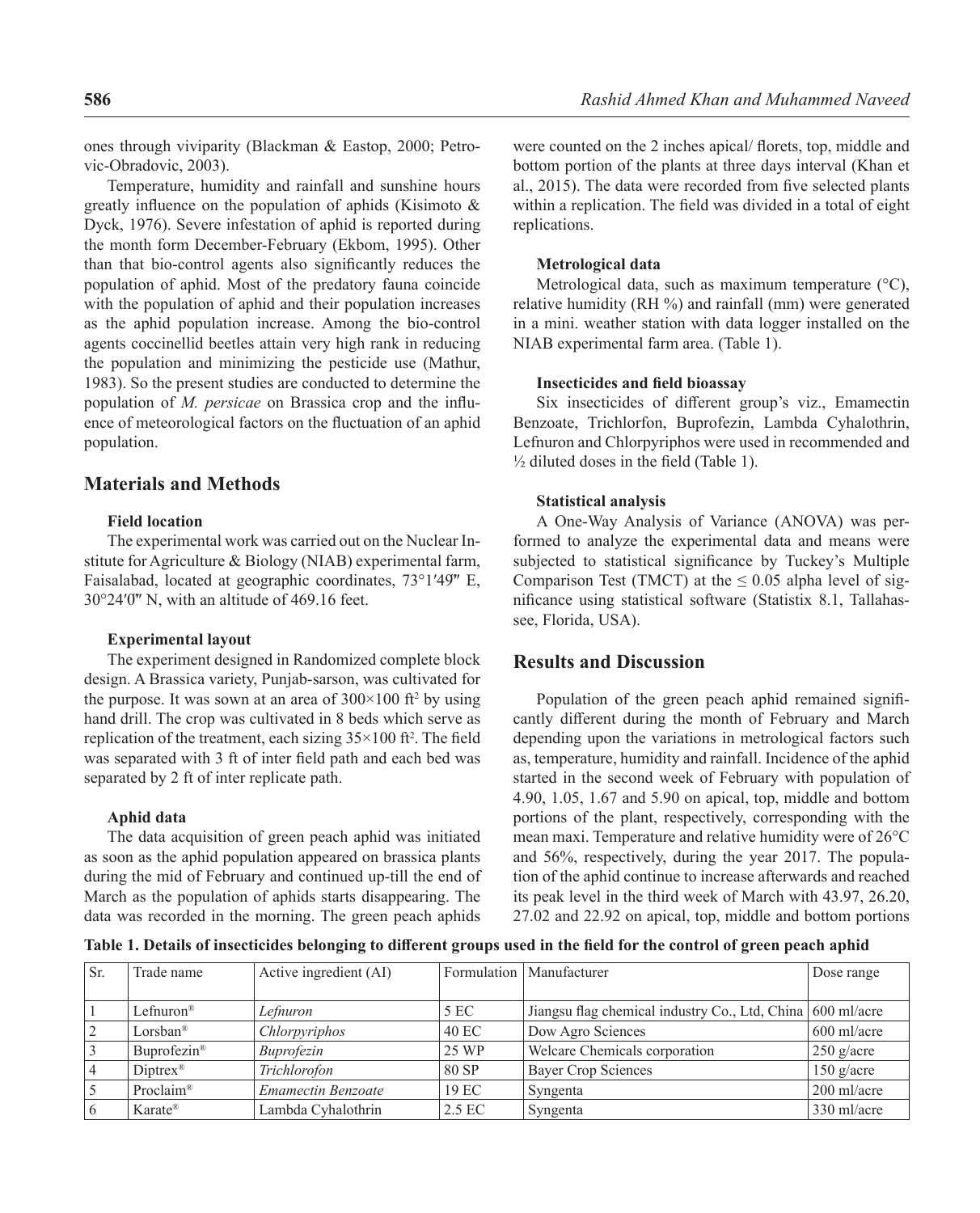of the plant, respectively, corresponding with the mean maximum temperature of 25°C and relative humidity of 63%, respectively. The sharp decline of aphid population was observed in the fourth week of March corresponding with the mean maximum temperature of 35°C and relative humidity of 54%, respectively (Table 2).

In second part of the experiment, insecticides belonging to different groups were evaluated in the field in recommended and its two fold dilutions. The results showed significant variation in the toxicities of different insecticides at

| Dates     | Parts of Brassica plants |                     |                     |                       | Metrological data     |            |                  |  |
|-----------|--------------------------|---------------------|---------------------|-----------------------|-----------------------|------------|------------------|--|
|           | Apical                   | Top                 | Middle              | <b>Bottom</b>         | Mean Maxi. Temp. (°C) | Mean RH, % | Mean Rainfall mm |  |
| $15$ -Feb | 4.90 <sup>F</sup>        | 1.05 <sup>H</sup>   | 1.67 <sup>J</sup>   | 5.90 <sup>I</sup>     | 26                    | 56         | $\theta$         |  |
| 18-Feb    | 5.57 <sup>F</sup>        | 8.20 <sup>G</sup>   | 7.20 <sup>I</sup>   | $9.57$ <sup>GH</sup>  | 26.67                 | 54.33      | $\theta$         |  |
| $21-Feb$  | 6.30 <sup>F</sup>        | 12.10 <sup>F</sup>  | 9.97 <sup>H</sup>   | $10.70$ <sub>FG</sub> | 27                    | 69.00      | 4.33             |  |
| 24-Feb    | 13.05 <sup>E</sup>       | 12.27 <sup>F</sup>  | 13.35 <sup>G</sup>  | $10.70$ <sub>FG</sub> | 25.33                 | 49.33      | $\theta$         |  |
| 27-Feb    | 15.50 <sup>E</sup>       | 12.27 <sup>F</sup>  | 15.07FG             | 13.57 <sup>F</sup>    | 27.33                 | 53.00      | $\theta$         |  |
| 2-Mar     | 25.87 <sup>c</sup>       | 15.30 <sup>E</sup>  | 19.30 <sup>E</sup>  | 18.95DE               | 25.67                 | 56.00      | $\theta$         |  |
| 5-Mar     | 28.90 <sup>c</sup>       | 15.72 <sup>E</sup>  | 20.00 <sup>E</sup>  | $20.20^{CD}$          | 26.00                 | 48.00      | $\Omega$         |  |
| 8-Mar     | $36.65^{\rm B}$          | 16.77DE             | 20.67 <sup>DE</sup> | $21.90^{\circ}$       | 23.67                 | 71.00      | 3.00             |  |
| 11-Mar    | 36.92 <sup>B</sup>       | $18.52^{\text{CD}}$ | 21.35CDE            | 21.97 <sup>c</sup>    | 19.67                 | 74.67      | 9.33             |  |
| 14-Mar    | $37.67^{\rm B}$          | 18.87 <sup>CD</sup> | $23.27^{BCD}$       | $22.05^{\circ}$       | 23.33                 | 55.33      | $\theta$         |  |
| $17-Mar$  | 43.97 <sup>A</sup>       | 26.20 <sup>A</sup>  | $27.02^{\text{A}}$  | 28.72 <sup>A</sup>    | 25.00                 | 63.00      | 0.33             |  |
| 20-Mar    | $42.77^{\rm A}$          | 21.62 <sup>B</sup>  | 25.52 <sup>AB</sup> | 25.17 <sup>B</sup>    | 28.67                 | 57.67      | $\Omega$         |  |
| 23-Mar    | $41.65^{\text{A}}$       | 19.07 <sup>c</sup>  | $23.65^{\rm BC}$    | $22.92^{BC}$          | 31.67                 | 51.00      | 0.33             |  |
| 26-Mar    | 20.05 <sup>D</sup>       | 15.30 <sup>E</sup>  | 16.25 <sup>F</sup>  | 16.60 <sup>E</sup>    | 33.00                 | 54.33      | $\theta$         |  |
| $29-Mar$  | 5.47 <sup>F</sup>        | 7.17 <sup>6</sup>   | 7.05 <sup>I</sup>   | $6.92$ <sup>HI</sup>  | 35.67                 | 54.67      | $\Omega$         |  |
| <b>SE</b> | 1.82                     | 1.15                | 1.31                | 1.47                  |                       |            |                  |  |
| LSD value | 3.62                     | 2.29                | 2.60                | 2.93                  |                       |            |                  |  |

**Table 2. Abundance of green peach aphid in Brassica crop in relation with meteorological factors**

|  | Table 3. Control of green peach aphid in recommended doses of the insecticides at different intervals post treatment |  |
|--|----------------------------------------------------------------------------------------------------------------------|--|
|--|----------------------------------------------------------------------------------------------------------------------|--|

| Insecticides              | Pre-treatment      | Time Post Treatment |                    |                      | $RT*$ | Rank |
|---------------------------|--------------------|---------------------|--------------------|----------------------|-------|------|
|                           |                    | 24 h                | 48 h               | 72 h                 |       |      |
| Lefnuron                  | 33.91 <sup>A</sup> | 7.16 <sup>D</sup>   | 8.66 <sup>E</sup>  | $4.16$ <sup>DE</sup> | 0.75  |      |
| Chlorpyriphos             | 33.83 <sup>A</sup> | 4.00 <sup>E</sup>   | 4.41 $\rm ^{G}$    | 3.16 <sup>E</sup>    |       |      |
| Buprofezin                | 32.83 <sup>A</sup> | 7.66 <sup>CD</sup>  | 10.83 <sup>D</sup> | 10.08 <sup>c</sup>   | 0.31  |      |
| Trichlorfon               | 31.16 <sup>A</sup> | 12.83 <sup>B</sup>  | 16.33 <sup>B</sup> | 14.08 <sup>B</sup>   | 0.22  |      |
| <b>Emamectin Benzoate</b> | 30.91 <sup>A</sup> | 8.91 <sup>c</sup>   | $13.25^{\circ}$    | $10.16^{\circ}$      | 0.31  |      |
| Lambda Cyhalothrin        | $29.41^{\text{A}}$ | 8.00 <sup>CD</sup>  | 6.33 <sup>F</sup>  | 5.58 <sup>D</sup>    | 0.56  |      |
| Control                   |                    | $32.72^{\rm A}$     | 32.01 <sup>A</sup> | $34.75^{\text{A}}$   |       |      |

RT\* = Relative Toxicity

### **Table 4. Control of green peach aphid in diluted doses of the insecticides at different intervals post treatment**

| Insecticides              | Pre-treatment      | Time Post Treatment |                     |                    | $RT*$ | Rank     |
|---------------------------|--------------------|---------------------|---------------------|--------------------|-------|----------|
|                           |                    | 24 h                | 48 h                | 72 h               |       |          |
| Lefuron                   | 35.33 <sup>A</sup> | $10.16^{\circ}$     | 11.00 <sup>E</sup>  | 6.08 <sup>E</sup>  | 0.68  |          |
| Chlorpyriphos             | 33.58 <sup>A</sup> | 6.41 <sup>D</sup>   | $7.58$ <sup>F</sup> | 4.16 <sup>F</sup>  |       |          |
| Buprofezin                | 32.66 <sup>A</sup> | $10.66^{\circ}$     | 15.83 <sup>D</sup>  | 14.00 <sup>c</sup> | 0.29  |          |
| Trichlorfon               | 31.50 <sup>A</sup> | 17.08 <sup>B</sup>  | 22.50 <sup>B</sup>  | 19.41 <sup>B</sup> | 0.21  | $\sigma$ |
| <b>Emamectin Benzoate</b> | 30.41 <sup>A</sup> | 11.66 <sup>c</sup>  | 19.00 <sup>c</sup>  | 13.25c             | 0.31  |          |
| Lambda Cyhalothrin        | $29.00^{\text{A}}$ | $11.50^{\circ}$     | 11.91 <sup>E</sup>  | 10.33 <sup>D</sup> | 0.40  |          |
| Control                   |                    | 32.58 <sup>A</sup>  | 32.26 <sup>A</sup>  | 34.45 <sup>A</sup> |       |          |

RT\* = Relative Toxicity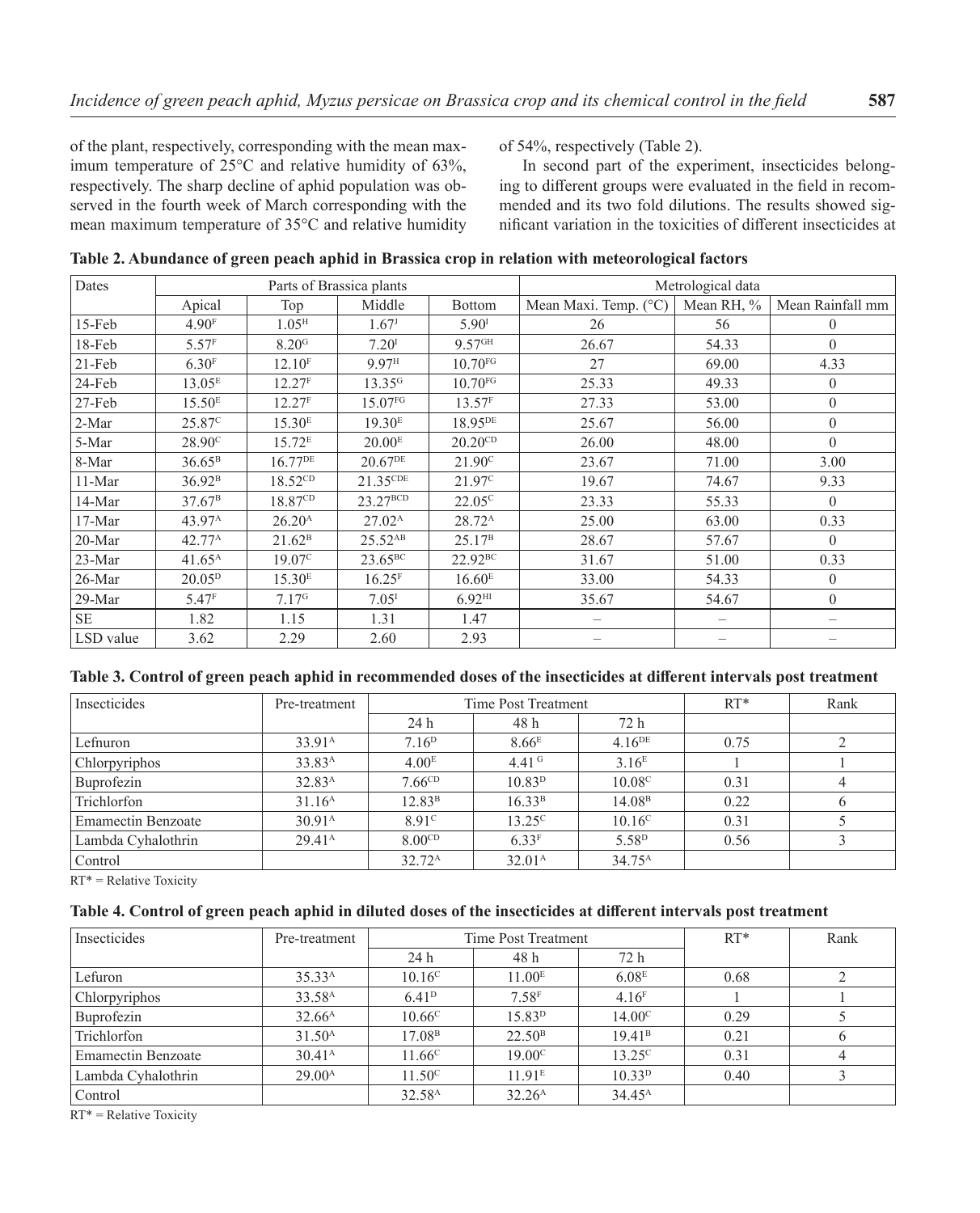different intervals post treatment. The results revealed that chlorpyriphos remained highly toxic to green peach aphid followed by lefnuron, lambda cyhalothrin, buprofazin, emamectin benzoate and trichlorfon, respectively. The 72 h post treatment population was found to be 3.16, 4.16, 5.58, 10.08, 10.16 and 14.08 in chlorpyriphos, lefnuron, lambda cyhalothrin, buprofazin, emamectin benzoate and trichlorfon, respectively (Table 3).

The insecticides in two fold dilutions of recommended doses also showed statistically significant variations among one another. The results indicated that chlorpyriphos remained highly toxic followed by lefnuron, lambda cyhalothrin, buprofazin, emamectin benzoate and trichlorfon, respectively after 72 h post treatment (Table 4).

## **Discussion**

In Pakistan Brassica crop is attacked by a number of aphid species including *M. persicae*, which inflict heavy loses to yield and reduce the quality of oil. Aphids' population is greatly influenced by the environmental factors such as temperature, relative humidity and rainfall (Kisimoto & Dyck, 1976). In the present experiment influence of environmental factors on population dynamics was observed along with the use of chemical insecticides for the suppression of *M. persicae*.

Favorable environmental factors greatly enhance the population of *M. persicae* in the field. Other reasons for the population explosion of aphids are the wide use of chemical insecticides (Dittrich & Ernst, 1990).

In present investigation incidence of *M. persicae* started in the month of February which was also previously reported by Muhammad *et al.,* 2013; Parvez & Ali, 2000). The population of *M. persicae* acquired its highest level in the month of March during the infestation season. March being the most active period has also been previously reported (Abbas et al., 2014; Muhammad et al., 2013; Akhtar et al., 2010; Wains et al., 2010). The drop in aphid population was seen in the third week of March. Earlier researchers have reported decline of the aphid population in the second week of March (Muhammad et al., 2013; Khan et al., 2012; Tabassum et al., 2012). The slight difference in the timings may be due to the climate change year by year.

Chlorpyriphos remained highly effective to green peach aphids both in recommended dose and two fold serially diluted dose. Effectiveness and absence of resistance to organophosphate insecticide, chlorpyriphos was earlier reported in *M. persicae* population with high carboxylesterase activities (O'Hara, 1992), and no evidence of resistance was detected to chlorpyriphos (Unruh, 1996).

It was concluded from the results of the studies that insecticides such as chlorpyriphos belonging to organophosphate group of insecticides proved highly effective both in recommended as well as in 2 fold dilutions.

## **References**

- **Abbas, Q., Ahmad, I., Shahid, M. A., Akhtar, M. F., Hussain, M., Akram, M. & Raza, A.** (2014). Role of climatic factors on population fluctuation of aphids (*Brevicoryne Brassicae*, *Myzuspersicae* and *Lipaphiserysimi*) on canola (*Brassica napus*) in Punjab, Pakistan*. Pak. J. Nutr., 13,* 705-709.
- **Abbas, Q., Hasnain, M., Shahid, M., Akram, M., Raza, A., Shahid, M. R. & Ahmad, K. J.** (2017). Population distribution and species richness of canola aphids and their natural enemies in different areas of Punjab, Pakistan. *J. Entomol. Zool. Stud., 5,* 1302-1308.
- **Akhtar, L. H., Hussain, M., Iqbal, R. M., Amer, M. & Tariq, A. H.** (2010). Losses in grain yield caused by Russian wheat aphid *Diuraphisnoxia*(mordvilko). *Sarhad J. Agric., 26,* 625 – 628*.*
- **Anonymous** (2017). Pakistan Economic Survey, Economic Adviser's Wing Finance Division Government of Pakistan Islamabad.
- **Blackman, R. L. & Eastop, V. F.** (2000). Aphids on theworld's crops: An identification and information guide. *Wiley Chichester, 2,* 1 – 466.
- **Desneux, N., Fauvergue, X., Dechaumemoncharmont, F. X., Kerhoas, L., Ballanger, Y. & Kaiser, L.** (2005). *Diaeretiellarapae* limits *Myzuspersicae* populations after applications of deltamethrin in oilseed rape. *J. Econ. Entomol., 98,* 9 – 17.
- **Dittrich, U. K. & Ernst, G. H.** (1990). Chemical control and insecticideresistance in aphids. In: Gerling, D (ed), Aphids, their bionomics, peststatus and management. *Intercept Hants England,* 263 – 285.
- **Dupont, J., White, P. J., Johnston, H. A., McDonald, B. E., Grundy, S. M. & Bonanome, A.** (1989). Food safetyand health effects of canola oil. *J. Am. Coll. Nutr., 8,* 360 – 375.
- **Ekbom, B.** (1995). Insect pest. Brassica oilseeds production and utilization. CAB International Wallingford. Oron Ox 108DE, UK, 394.
- **Ferrari, J., Via, S. & Godfray, H. C. J.** (2008). Population differentiation and genetic variation in performance on eighthosts in the pea aphid complex. *Evolution, 62,* 2508–2524.
- **Khan, A. M., Khan, A. A., Afzal, M. & Iqbal, M. S.** (2012). Wheat crop yield losses caused by aphid infestation. *J. Biofertil. Biopestici, 3,* 1-7.
- **Khan, I. A., Ahmad, M., Hussain, S., Akbar, R., Saeed, M., Farid, A., Shah, R. A., Fayaz, W., Manzaruddin, M., Shah, B. &**  Naeem, M. (2015). A study on correlation between aphid density and loss in yield components of 12 genotypes under screen house conditions. *J. Entomol. Zool. Stud., 3,* 29 – 33.
- **Kisimoto, R. & Dyck, V. A.** (1976). Climate and rice insects. In: *Proceedings of Symposium on Climate and Rice,* International Rice Research Institute, Manila, 361 – 391.
- **Krishnan, N., Kodrik, D., Turanli, F. & Sehnal, F.** (2007). Stage-specific distribution of oxidative radicals and antioxidant enzymes in the midgut of *Leptinotarsa decemlineata*. *J. Insect*